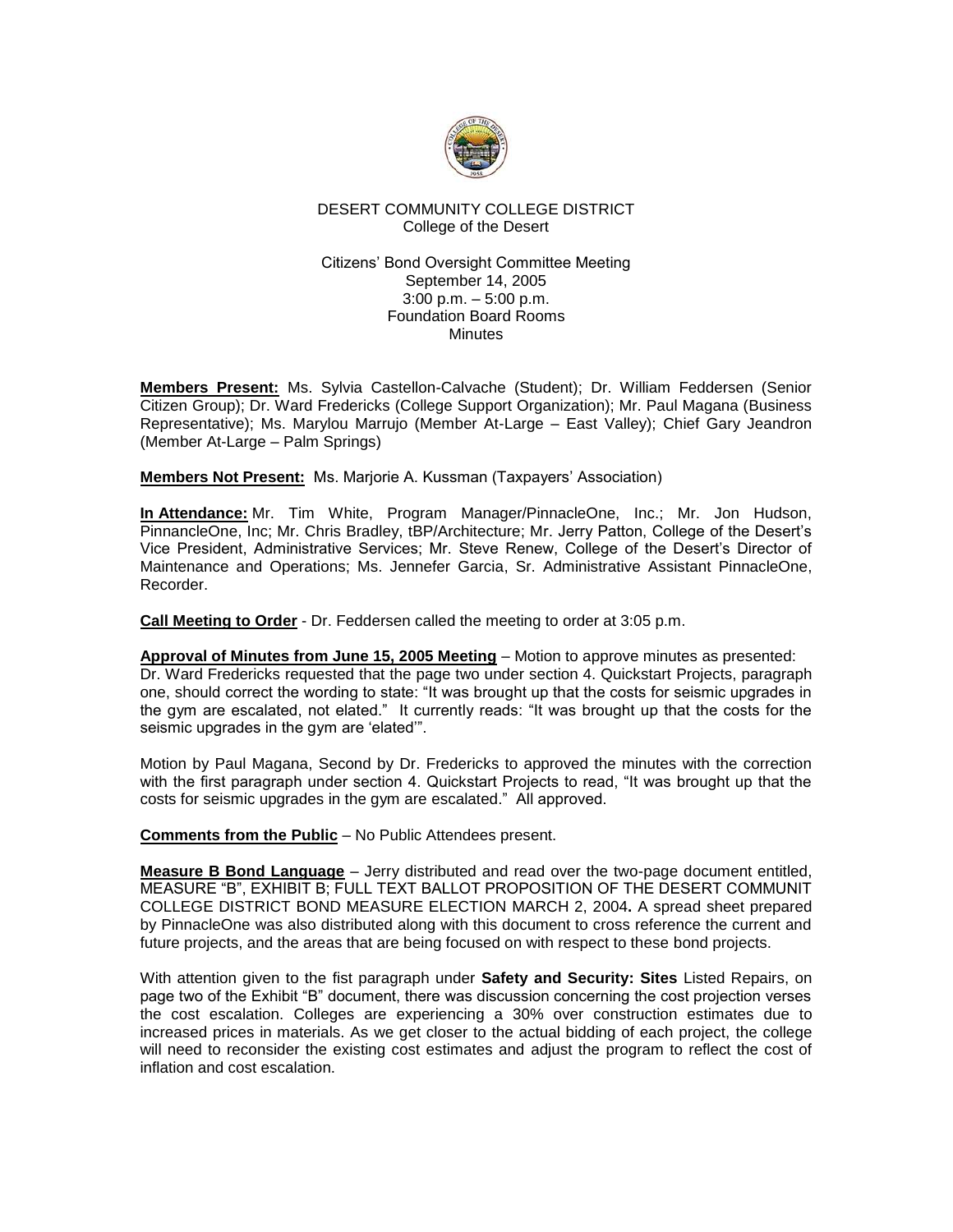Currently, there are five projects in the Series "A" stage of the Bond Program. The concern is not about Series A, but Series B and beyond. PinnacleOne has hired an outside consulting firm to project construction costs up to 2015.

Sylvia Castellon-Calvache asked if the order of the projects shown on the spreadsheet is the actual order of priority. Jerry responded by stating, "No, the priority is the Phase 1, Series A projects as listed on the Master Plan".

Dr. Ward Fredericks asked if this is a warning sign of potential problems with respect to funding. Jerry responded by stating, "Not necessarily, but it is a warning that construction cost escalation may result in higher bids. PinnacleOne projects a shortfall of about \$500,000.00 for the entire bond program based on current cost estimates, which includes a provision for reasonable cost escalation and inflation. The current spike in construction costs is unpredictable and most likely cannot be sustained at this level over a long time range. Costs will moderate, but no one can predict when that will occur. PinnacleOne has had their cost estimates reviewed by a third-party consultant who has confirmed the bond project budgets as reasonable.

Question was raised: Can we pre-purchase materials to eliminate paying higher prices as costs' inflate? Tim responded by stating, "This is possible in some cases. Storage of the materials would be a huge factor. Fabricated items are possible, but raw materials such as cement, steel, and rebar are being exported, so the cost is higher.

## **Program Manager Update**

Most all 2004 Invoices from Barnhart have been cancelled by Barnhart. With regard to lost time on the project, we are approximately 3 months behind in the Design/Production phase. But with the reduction of costs by Barnhart, we are actually paying less for the Project Management services at this point in time.

# **Phase I Projects Update**

A PowerPoint presentation was presented to the committee. Tim White reviewed the items listed below:

1. Measure B Objectives: Overview

The three areas of the Measure B Citizens' Objectives are as follows:

- a. New Construction
- b. Building Repurposing
- c. Additional Campuses
- 2. Series A August 2004: Reviewed series A projects: \$65,000,000.00 The following estimates of completion for each project are as of: August 31, 2005
	- a. Infrastructure Installation and Repair 1% completion
	- b. Building/Classroom Renovation 5% completion
	- c. Temporary Classrooms and Office Space 99% completion
	- d. Parking Lot Design and Construction 75% completion
	- e. Site Development Main Campus 1% completion
	- f. Planning and Design East Valley Campus Phase I 0% completion
	- g. Voice Over IP Communication 100% completion
- 3. Current Program Status, Continuing Program Elements and Design Guidelines Status.

Current Program Status: Quickstart Projects are small in value and quick to complete. Normally the work resolves life safety and maintenance issues of an immediate concern to the safety and welfare of the campus.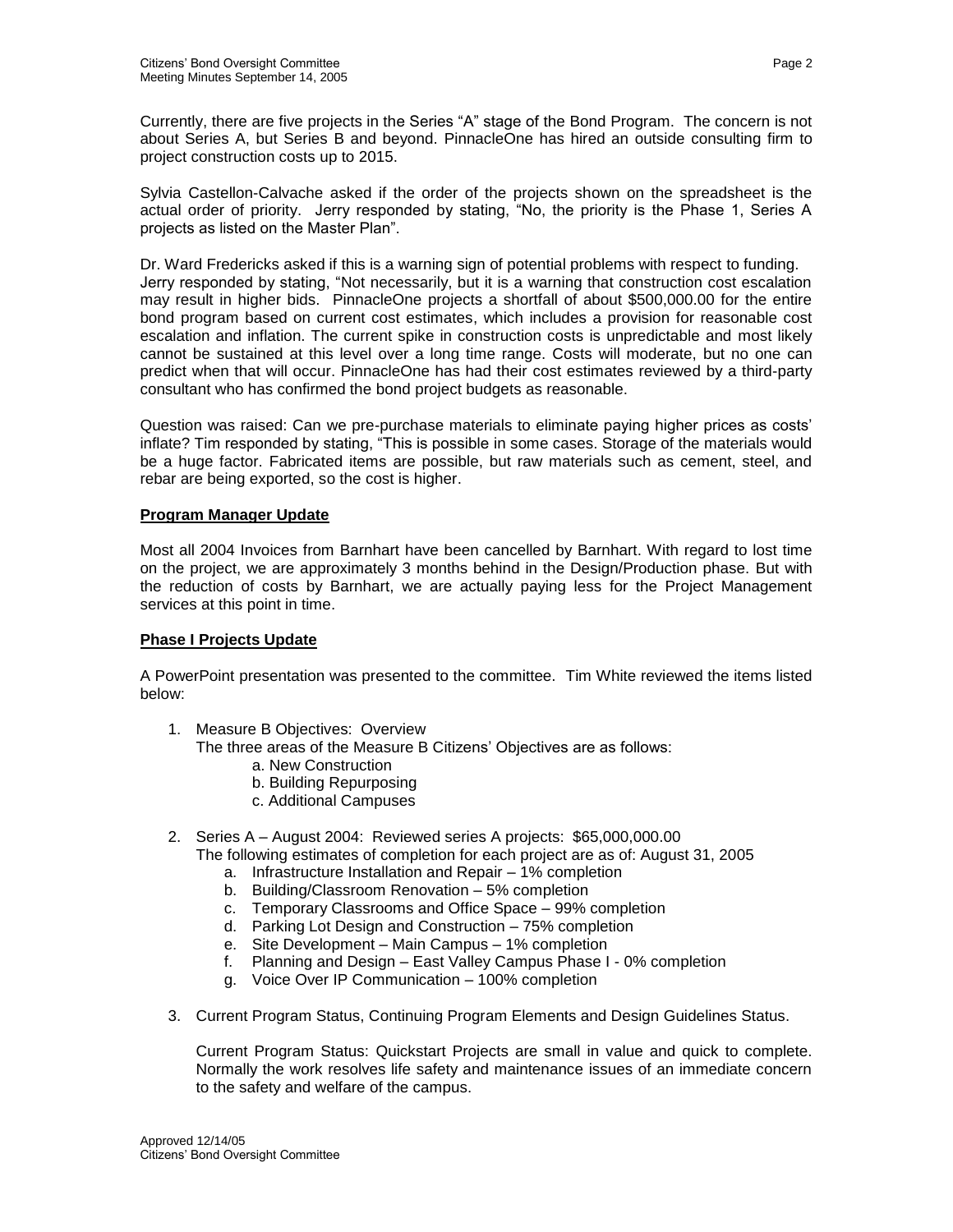New building Design teams are concentrating on five (5) new buildings and the Infrastructure.

The Financial update will show a breakdown of soft and hard numbers with reference to the slated projects.

The Continuing Program Elements were explained by Tim White

a. Continuing Program Elements (Milestones & Projections)

- **i. Infrastructure Planning Campus**
	- 1. Master Infrastructure Plan completed 7/31/2005.
	- 2. Selection Committee has reviewed applicants, and scheduled three (3) qualified consultants for final interviews on 9/29/05 and 9/30/05. Contract to be awarded by 10/15/05.
	- 3. Infrastructure work is scheduled to begin in six to seven months.
- **ii. ADA Assessment**
	- 1. The initial report has been completed, with all barriers identified. Michael O'Neill of DSPS will be submitting the plan for review by DSPS. The review will be completed by 9/27/05 with any recommended changes to be completed by 10/15/05.

# **iii. CEQA EIR Documentation**

- 1. The complete study and initial draft is due on 9/30/05, with the review and final draft to be submitted to College on 12/07/05.
- 2. EIR filed by 12/23/05.

## **iv. Seismic Evaluation of Existing Structures**

- 1. Seismic surveys are to be completed by 10/31/05.
- 2. The early estimates are within the estimated budget summary for seismic concerns.

## **v. Campus Standards Handbook**

1. The Program Management Team chose to slide the review due date to 10/31/05 to allow more time for Faculty and Staff to comment.

#### **vi. Landscape Master Plan**

1. Currently under review.

# **vii. Development of Future Campuses**

Tim White explained the Quickstart Projects to the committee as small projects of short duration that need immediate attention due to maintenance problems or life safety issues.

- b. Quickstart Projects
	- i. **Gymnasium**  Stage and Gym floor replacement.
	- ii. **Liberal Arts/Culinary Kitchen** selective demolition, FRP panels, new oven hoods, fire suppression system at oven hoods and quarry tile floors.
	- iii. **Stadium Locker Room** There was water damage. Remove and replace plaster ceiling and patch walls.
	- iv. **Diesel Mechanic Building** Refinish floors.
	- v. **Sidewalk Repairs** Safety issues to address repair lifted cement.
	- vi. **Carol Meier Hall** Roof replacement
- c. New Building Design Teams
	- i. **Nursing** This is an 18,000 ASF building that is the most advanced in the process. There are a number of entities that must review and approve each phase of design, and great progress is being made. The Programming is 100% complete and up for review to the Deans, Vice Presidents Cabinet, and Facilities Master Planning Committee.
	- ii. **Public Safety Academy** (Phase I) This is an 11-12,000 ASF building that is closely following the Nursing building with respect to the approval process, approximately one (1) week behind. The Programming is 100% complete, and the approval process will begin about October 5, 2005.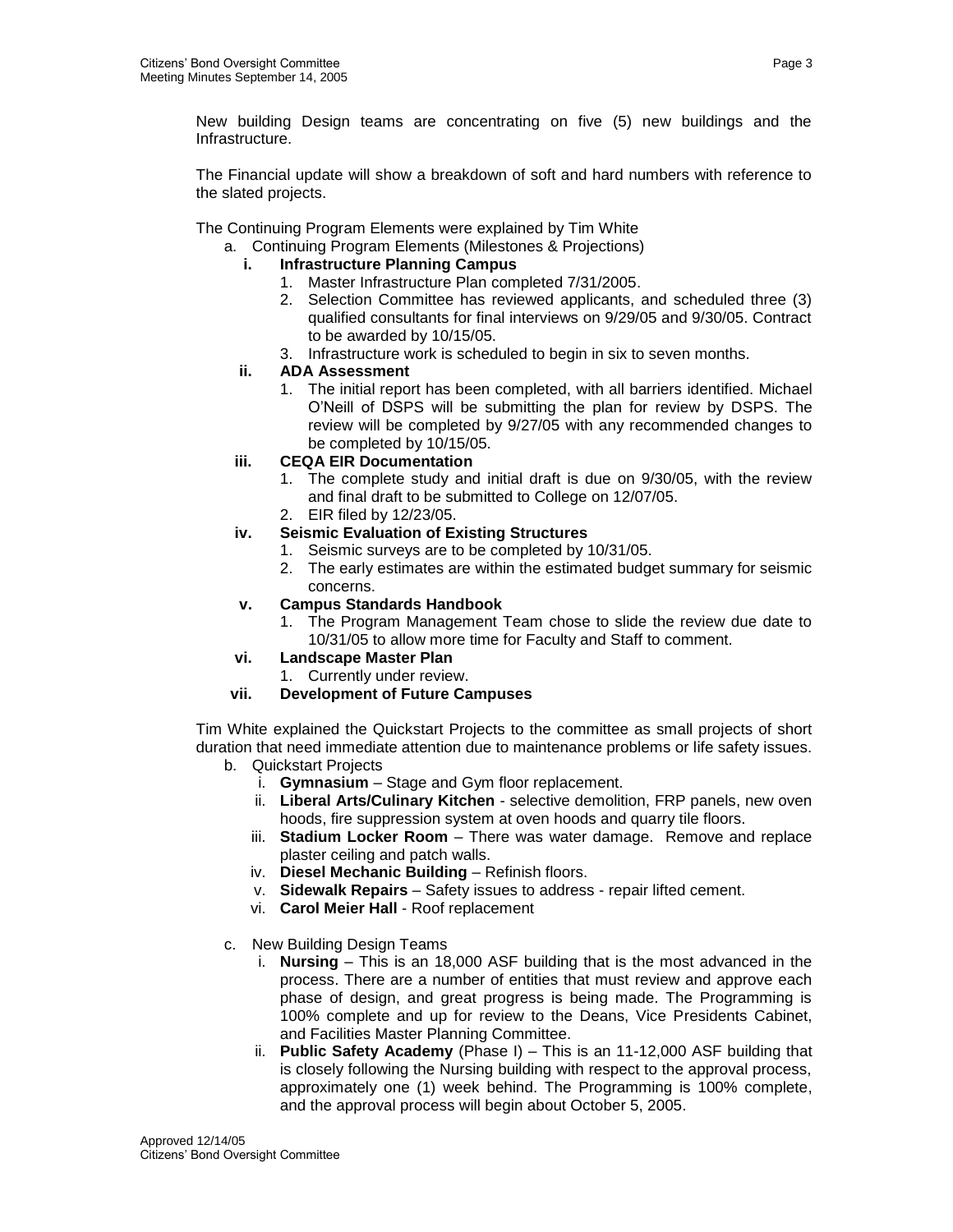- iii. **Learning Commons** This is a 30,000 ASF building that is slightly behind the first two in the programming phase due to the complexity, and greater number of people to relocate. Dr. Ramirez is doing an excellent job in guiding all of the functions through the process. The programming is at 75% completion.
- iv. **IT/Classrooms** This is a 21,000 ASF building which is the most flexible building on the schedule with respect to Classes versus IT space. This project has not progressed as quickly as the others at the request of the College, as there is a rapid growth with unanticipated numbers, and technological needs. The programming is 20% complete.
- v. **Alumni Center** This is a 3,000 S. F. building to be built near the water tank along the North boundary of the campus.

PinnacleOne is on target with the projections from the last 90 days, with the exception of the IT Building that is temporarily on hold pending a possible program revision based on previous growth projections.

4. Development of Future Campuses:

Eastern Valley Campus – Jerry discussed the Center selection process and disclosed that there are five (5) sites under consideration. These are being narrowed down to two (2) sites, then down to one (1) site, at which time the college will enter into negotiations with the land donor.

5. Design Guidelines Status – by Chris Bradley, tBP/Architecture. Utilizing a PowerPoint presentation, Chris reviewed and answered questions concerning the recently completed College of the Desert Campus Standards Handbook. It is also posted on the College of the Desert Intranet sight for further review by college staff and others. . .

# **Phase I Bond Project Financial Report**

Jerry explained to the committee that the College recently refinanced the bonds at a better rate, reducing the debt and payback time. The current interest rate for the debt service fund on deposit with the Riverside County Treasurer is around 2.6%.

In approximately three weeks the auditors will complete the annual Financial and Performance Audit. There were no findings in Performance Audit. There was one (1) finding in the Financial Audit. The finding was that the fund balances of both the College and the county treasurer indicate that \$274,756.07 for Debt Service was deposited along with the \$65,000,000 bond proceeds in the Building Fund instead of in the Debt Service Fund. The County of Riverside must correct this error in order to balance since they did not follow the wire instructions for setting up the funds. Policies and procedures are being followed with reference to the management of funds. The final Audit Report will be distributed to the committee. .

# Oversight Committee's Annual Report

- 1. The Annual Report is due to the Board of Trustees and the community. Jerry handed out three (3) different examples of Annual Reports from other college citizens' bond oversight committees.
- 2. Paul suggested a special meeting to be scheduled within the next thirty (30) days to review and work on a draft of the committee's first Annual Report.
- 3. The Committee would like the auditors to be present at the next meeting to discuss the Financial and Performance Audit findings.
- 4. The Annual Report should be ready for distribution in October or November of each year.
- 5. Jerry will put together a draft of the report and email to the committee by October 1, and the committee members will review and provide input for the final report.